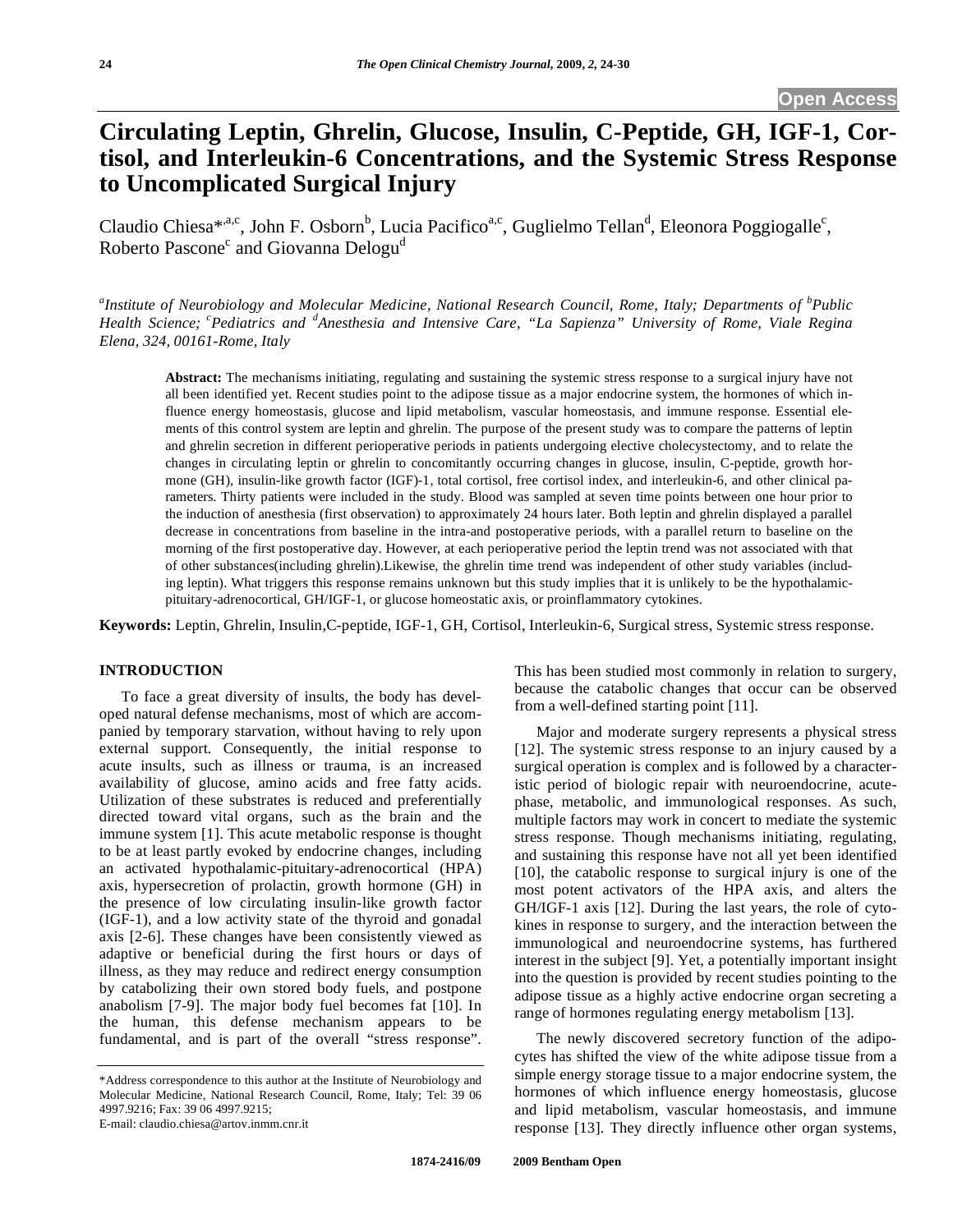including the brain, liver, and skeletal muscle, and are significantly regulated by nutritional status [13]. Essential elements of this control system are leptin and ghrelin, both of which signal nutritional status and energy storage levels to the hypothalamic neurons that regulate feeding behavior [14,15]. The reciprocal actions of leptin and ghrelin are mediated by the hypothalamic neurons in the arcuate nucleus containing neuropeptide Y (NPY) and agouti-related peptide, which induce feeding, and neurons containing proopiomelanocortin and cocaine and amphetamine-regulated transcript, which inhibit feeding. Leptin inhibits NPY neurons and stimulates proopiomelanocortin neurons to suppress feeding, whereas ghrelin activates NPY neurons and inhibits proopiomelanocortin neurons to promote food intake [14-16].

 The protein leptin, an adipocyte-derived hormone, has dual regulation in human physiology. During periods of weight maintenance, when energy intake and energy output are equal, leptin concentrations reflect total body fat mass. However, in conditions of negative (weight-loss programs) and positive (weight-gain programs) energy balances, the changes in leptin concentrations function as a sensor of energy imbalance [13,17]. In this setting, leptin is acutely regulated by departures from the normal energy balance, such as fasting. It is of particular importance that the acute downregulation of leptin by fasting operates independently of the available adipose-tissue triglyceride stores, indicating that the total fast is an equal metabolic stress in lean and obese humans [18].

 A major step forward in understanding networks regulating energy homeostasis is the discovery of ghrelin. Since 1999 [19], the volume of literature on ghrelin biology is impressive [15]. However, many unanswered questions remain. Identification of the stimuli and pathways regulating ghrelin synthesis and release is fundamental to discovering new approaches to the diagnosis and treatment of different disease entities [20,21], including those related to the overnutrition of obesity and the catabolic response to surgical trauma [13]. Theoretically, ghrelin is a promising candidate for treating catabolic states and enhancing immune function in cachexia [14,22].

 In a previous, preliminary study involving a cohort of adult patients undergoing elective cholecystectomy [23], we showed that serum total ghrelin concentrations significantly decreased from baseline during the intraoperative period, as well as over the course of several hours after surgery, returning to baseline levels on the morning of the first postoperative day. However, these observations needed to be extended to the complex network of factors regulating the systemic stress response to surgical injury, and it was with this aim that in the same cohort of study patients we evaluated (1) whether leptin and ghrelin responses to uncomplicated surgical injury are dependent of one another; and (2) whether these responses are mediated by the HPA, GH/ IGF-1,and glucose homeostatic axes, and proinflammatory cytokines. To our knowledge, this is the first report to evaluate jointly perioperative changes in serum leptin, ghrelin, cortisol, free cortisol index , GH, IGF-1, glucose, insulin, C-peptide, and interleukin (IL)-6 concentrations.

# **MATERIALS AND METHODS**

## **Patients**

 Thirty patients [17 females; age range 20-45 years; body mass index (BMI) between 18 and  $25 \text{ Kg/m}^2$  with ultrasound-proven cholecystolithiasis undergoing elective cholecystectomy *via* laparoscopy or laparotomy at the Surgical Department at the Hospital Umberto I° of Rome, were recruited to the study [23]. All patients presented a low surgical risk (American Society of Anesthetists' score 1 or 2). To avoid potential confounding, strict selection criteria were applied. Patients with a diagnosis of choledocholitiasis, jaundice, acute cholecystitis, and pancreatitis; those in whom laparoscopic procedure was converted to laparotomy procedure; those with a history of metabolic, endocrine, hepatic, cardiac or renal disease; those who, before surgery, received medication known to interfere with hormonal responses to stress; those with a history of tobacco use or substance abuse; those with BMI greater than 25  $\text{Kg/m}^2$ ; and those younger than 20 years or older than 50 years were not eligible for the study. The study was approved by the Hospital Ethical Committee, and each participant gave informed consent to be included in the study.

 Study patients received one of two surgical procedures. One group(twenty patients, of whom 13 were females)underwent laparoscopic cholecystectomy (LC), while open cholecystectomy (OC) was performed on the other group (ten patients, of whom 4 were females). All surgical procedures were scheduled between the morning hours 08.30-09.00, after an overnight fast. Details of the operative procedures for each group have been published elsewhere [23]. There was no patient in whom laparoscopic procedure was converted to open cholecystectomy. There were no significant differences in the mean duration of surgery (time elapsed from the end of the induction of anesthesia until exsufflation or incision closure) between LC (92 min.  $\pm$  36.8 SD; range, 40-190 min) and OC (108 min. ± 30.9 SD; range, 80-165 min) groups. All patients were operated on a standardized regimen of general anesthesia [23]. As oral and intravenous glucose have been reported by some authors to decrease ghrelin levels [24], fluid replacement was performed with normal saline solution during surgery and throughout the postoperative course until the next morning after surgery (see below) when the  $7<sup>th</sup>$  blood sample was taken. All patients had an uneventful postoperative clinical course, and were discharged within postoperative day 3.

#### **Samples and Assays**

 Serial blood samples were collected from the indwelling venous cannula of each patient at the following times: at the baseline fasting state, preoperatively (sampling time T1: approximately 60 min before induction of anesthesia); after induction of anesthesia (T2); at half an hour intraoperatively (T3); at the end of surgery,i.e. at exsufflation or incision closure (T4); in the first 6 (afternoon, T5) and 10 (evening, T6) postoperative hours after the start of surgery; and on the morning (08.00) of the first postoperative day (T7). Serum was obtained from these samples, aliquoted for later duplicate measurements of leptin, ghrelin [23], insulin, C-peptide, IGF-1, GH, total cortisol, cortisol-binding globulin (CBG), and IL-6, and frozen at -80°C until the time of their analyses. Conversely, serum glucose concentrations (mg/dL) were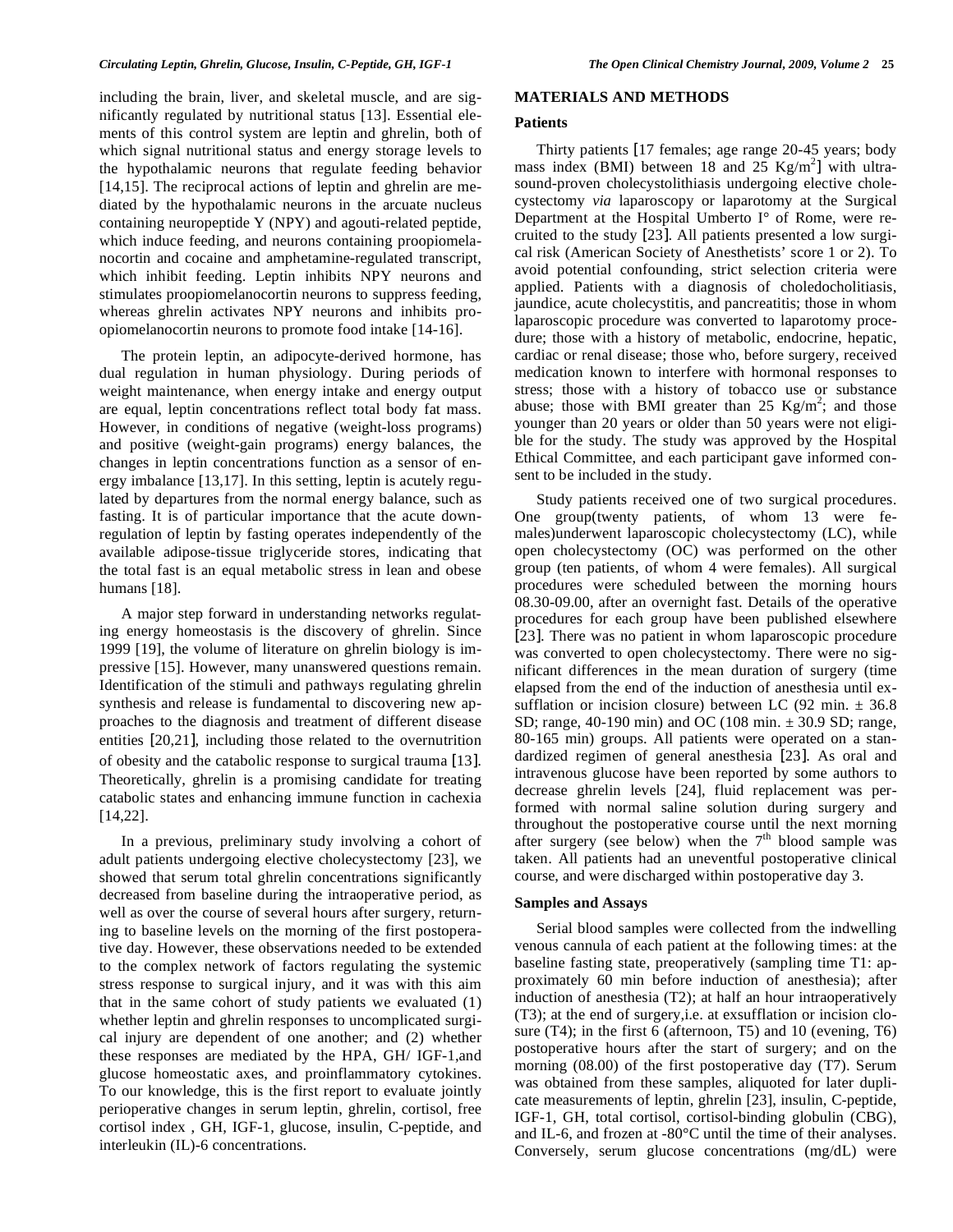measured by the hospital laboratory, through the glucose oxidase method, soon after samples were collected.

 We measured GH levels using an IRMA (CIS Bio International, Schering S.A., Gif-Sur-Yvette Cedex, France; detection limit, 0.02 ng/mL). An IRMA (Immunotech, Beckman Coulter, Inc., Marseilles, France) was also used to measure IGF-1 (detection limit, 2 ng/mL) and C-peptide (detection limit, 0.015 ng/mL). A RIA was used to measure human leptin (DRG Diagnostica, Marburg, Germany; detection limit, 0.5 ng/mL), insulin (CIS Bio International, Schering S.A., Gif-Sur-Yvette Cedex, France; detection limit, 2.0 μU/mL), and total cortisol (RADIM, Pomezia, RM, Italy; detection limit, 2.48 nmol/L). As serum total cortisol is approximately 80% bound to a specific binding protein such as CBG [25], variation in serum CBG has been shown to significantly affect serum cortisol levels in healthy volunteers [26] as well as in patients with critical illness [27, 28]. Thus, in this study, cortisol was not the only parameter followed to evaluate adrenal function; CBG (DRG Diagnostica; detection limit, 0.25 mg/L) was also measured, and therefore adrenal function was also evaluated by the free cortisol index (FCI)[defined as serum total cortisol concentration divided by CBG (nanomoles/milligrams)], as a surrogate for the serum free cortisol [5,25]. FCI has been previously reported to correlate well with serum free cortisol, the biologically active component, in healthy volunteers [29] as well as in patients undergoing major elective surgery [30]. An enzymelinked immunosorbent assay, *Quantikine* (R&D Systems, Minneapolis, MN, USA), was used to measure serum concentrations of IL-6 .We chose to measure IL-6 because research into a number of cytokines has identified the key role of this cytokine as local mediator and as major responsible for the acute-phase response.

#### **Statistical Analysis**

 A frequency distribution of the 30 observations of each parameter at each of the 7 time points was constructed and inspected. Given that every frequency distribution was positively skewed, the natural logarithm of each observed value was calculated, and these logarithms were used in all subsequent calculations. In order to investigate how the mean level of each parameter changed between the first and the seventh (and last) observation, two-way analysis of variance (in which the rows represented the patients and the columns were the 7 time points) was applied to the logarithms of each parameter. Differences between values observed at two time points were evaluated using the paired *t* test on the logarithms of the values. Pearson's product moment correlation with two-tailed probability values was used to measure the strength of association between the variables at any given time point. Multiple regression analysis was used to investigate whether the gender of the patients and the type of operation influenced the mean levels of the logarithms of the laboratory variables. A *p* value of less than 0.05 was considered to be statistically significant.

# **RESULTS**

 After induction of anesthesia, at T2, geometric mean concentrations of most substances were significantly lower than the baseline (Table **1**). However, at this sampling time, geometric mean concentrations of both ghrelin and GH did not decrease significantly compared to baseline, while IL-6 concentrations remained very low. Leptin levels displayed a biphasic pattern similar to that previously reported for ghrelin [23]; during surgery, they still decreased significantly compared to the baseline values, reaching a minimum at both T4 and T5, after which they slightly increased at T6, returning to baseline values at T7 (Table **1**). Thus the time trends of leptin as well as of ghrelin appear to be a function of the intra- and postoperative periods considered (Table **1**).

 With respect to the glucose homeostatic axis, there was no significant change in basal serum insulin and C-peptide levels at any of the defined intra- and postoperative time points. In contrast, serum glucose concentrations increased significantly during surgery, reaching a peak at the end of surgery and then falling toward the starting concentrations before operation (Table **1**). There was a slow but progressive and significant decline in circulating IGF-1 concentrations from T4 to T7 (Table **1**). Total cortisol concentrations did not change significantly at T3, peaking at T4, and decreasing thereafter. In contrast, FCI was significantly higher than the baseline at T3 as well as T4 time points, after which it approached the baseline values at any postoperative period (Table **1**). Serum GH concentrations increased significantly during surgery, remained elevated until the end of surgery, and then showed a tendency to return to baseline within the earlier postoperative period (T5). This was followed, however, by a significant increase of serum GH concentrations from baseline over the later postoperative periods (Table **1**). IL-6 concentrations were not increased significantly from baseline until 6 hours after the start of surgery. This increase was maintained, with IL-6 values remaining significantly greater than baseline concentrations in later postoperative study periods (Table **1**).

 In regression analysis, gender, duration of surgery, and type of surgical procedure had no significant effect on log ghrelin [23], GH, IGF-1, glucose, insulin, C-peptide, and total cortisol concentrations, and FCI when adjusted for patients and times. In contrast, gender had a significant effect on log leptin concentrations when adjusted for duration and type of surgical procedure, with females having significantly higher (p<0.0001) levels than males. Conversely, the type of surgical procedure was independently associated with IL-6 response. In fact, serum IL-6 was significantly increased in patients undergoing laparotomy (p < 0.0001),which in turn indicated less surgical injury following laparoscopic approach. Nonetheless, serum IL-6 changes showed similar kinetics in both groups (data not shown), peaking in the immediate postoperative period (T5), and remaining increased on the morning of the first postoperative day.

 As the time trends of both ghrelin and leptin appeared to be a function of the intra-and postoperative periods considered, multiple regression analysis was used to evaluate, after adjustment for gender and type of surgical procedure, whether at each perioperative period the ghrelin trend was associated with that of other study substances (including leptin), and whether the leptin trend was associated with that of other study variables(including ghrelin). In this regression model, changes in ghrelin as well as in leptin concentrations at each perioperative period were not found to depend on any change in other study variables.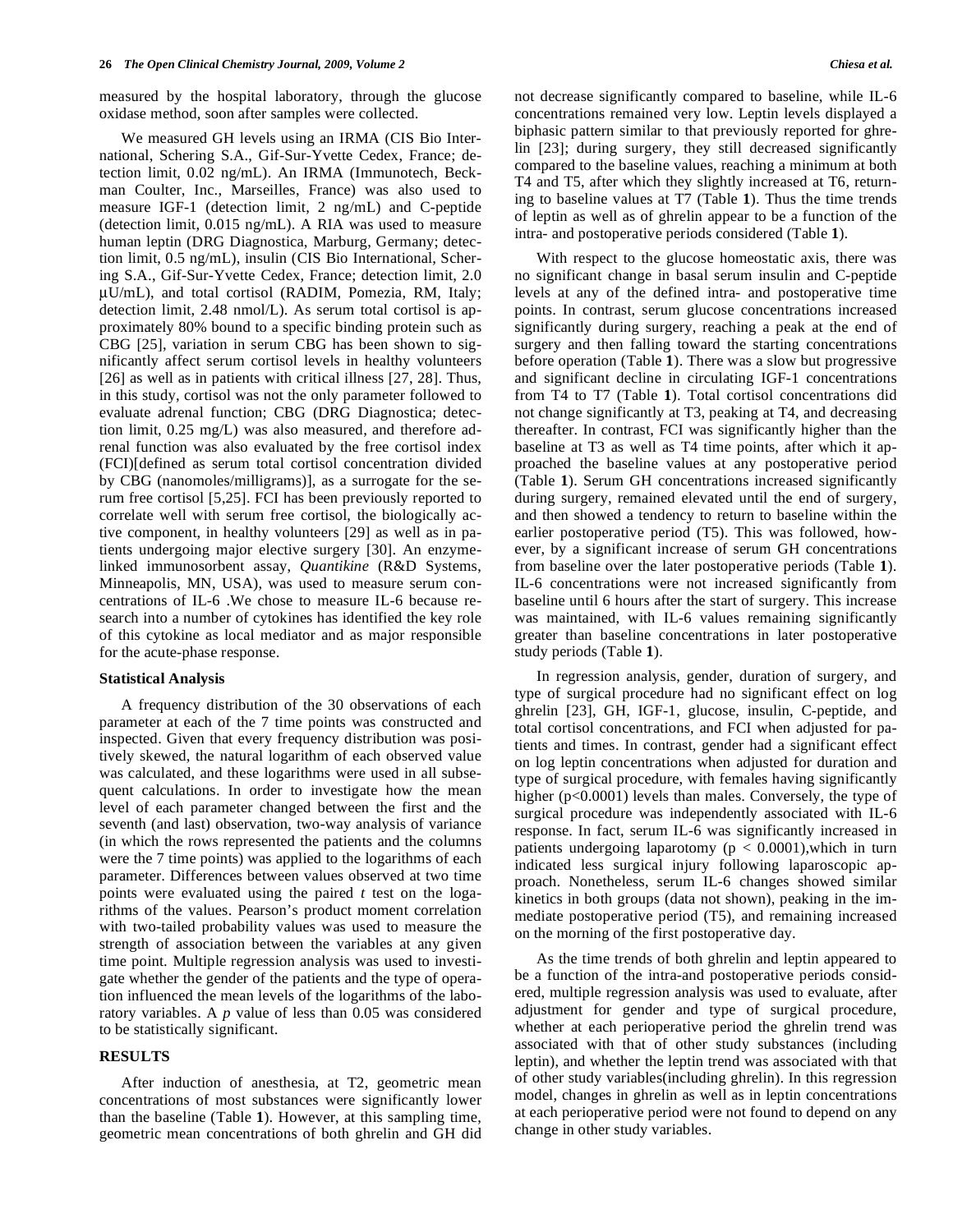| Table 1. Geometric Mean Values (95 % CI) of Study Humoral Factors in the Cohort of 30 Patients Undergoing Elective Cholecys- |
|------------------------------------------------------------------------------------------------------------------------------|
| tectomy at the Sampling Times T1 to T7 as Defined in the METHODS                                                             |

|                      | <b>Sampling Times</b> |                  |                     |                  |                  |                   |                  |  |
|----------------------|-----------------------|------------------|---------------------|------------------|------------------|-------------------|------------------|--|
|                      | <b>T1</b>             | <b>T2</b>        | T <sub>3</sub>      | <b>T4</b>        | T <sub>5</sub>   | <b>T6</b>         | <b>T7</b>        |  |
| Leptin               | 5.4                   | 4.6 <sup>a</sup> | $4.3^\circ$         | 3.7 <sup>c</sup> | 3.7 <sup>c</sup> | $4.0^{\,a}$       | 6.6              |  |
| ng/mL                | $(4.7-6.2)$           | $(4.0-5.3)$      | $(3.7-4.9)$         | $(3.2 - 5.6)$    | $(3.2 - 5.6)$    | $(3.5-4.6)$       | $(5.7 - 7.6)$    |  |
| Ghrelin <sup>1</sup> | 231                   | 221              | 178 <sup>a</sup>    | 161 <sup>a</sup> | 142 <sup>c</sup> | $156^{\rm b}$     | 250              |  |
| pg/mL                | $(197-271)$           | $(188-258)$      | $(152 - 208)$       | $(137-188)$      | $(121-166)$      | $(133-182)$       | $(213-293)$      |  |
| Glucose              | 90                    | 79 <sup>a</sup>  | 96 <sup>a</sup>     | 109 <sup>c</sup> | 93               | 97                | 91               |  |
| mg/dL                | $(85-95)$             | $(75-83)$        | $(91-101)$          | $(103-115)$      | $(88-98)$        | $(92-102)$        | $(86-96)$        |  |
| Insulin              | 17                    | 14 <sup>a</sup>  | 16                  | 16               | 15               | 16                | 18               |  |
| $\mu U/mL$           | $(15-20)$             | $(12-16)$        | $(14-19)$           | $(14-19)$        | $(13-18)$        | $(14-19)$         | $(18-21)$        |  |
| C-peptide            | 1.4                   | 1.0 <sup>b</sup> | 1.4                 | 1.5              | 1.7              | 1.6               | 1.7              |  |
| ng/mL                | $(1.2-1.6)$           | $(0.9-1.2)$      | $(1.2-1.6)$         | $(1.3-1.7)$      | $(1.5-2.0)$      | $(1.4-1.9)$       | $(1.5 - 2.0)$    |  |
| $IGF-1$              | 148                   | 114 <sup>b</sup> | 141                 | 133 <sup>a</sup> | 129 <sup>b</sup> | 121 <sup>b</sup>  | 120 <sup>b</sup> |  |
| ng/mL                | $(136-162)$           | $(104-125)$      | $(129-154)$         | $(122-145)$      | $(118-141)$      | $(111-132)$       | $(110-131)$      |  |
| GH                   | 0.8                   | 1.0              | 2.3 <sup>b</sup>    | 1.7              | 1.2              | 2.0 <sup>b</sup>  | $2.4^{\rm b}$    |  |
| ng/mL                | $(0.5-1.2)$           | $(0.6-1.5)$      | $(1.5-3.6)$         | $(1.1-2.6)$      | $(0.8-1.9)$      | $(1.3-3.1)$       | $(1.6-3.7)$      |  |
| Total cortisol       | 539                   | 358 <sup>c</sup> | 639                 | 720 <sup>b</sup> | 518              | 498               | 403              |  |
| nmol/L               | $(464-626)$           | $(281 - 450)$    | $(550-750)$         | $(639-812)$      | $(388-699)$      | $(365-665)$       | $(296-566)$      |  |
| CBG                  | 59                    | 51 <sup>c</sup>  | $52^{\circ}$        | $52^{\circ}$     | 51 <sup>c</sup>  | 47 <sup>c</sup>   | 49 <sup>c</sup>  |  |
| mg/L                 | $(57-61)$             | $(49-53)$        | $(50-54)$           | $(50-54)$        | $(49-53)$        | $(45-49)$         | $(47-51)$        |  |
| FCI                  | 9.0                   | $5.2^{b}$        | $12.2^{\mathrm{b}}$ | $13.5^{\circ}$   | 10.0             | 10.5              | 8.2              |  |
| nmol/mg              | $(7.6-10.6)$          | $(3.5 - 7.7)$    | $(10.4 - 14.3)$     | $(11.8 - 15.6)$  | $(7.7-13.3)$     | $(7.7-14.1)$      | $(6.0-11.3)$     |  |
| $IL-6$               | 0.17                  | 0.14             | 0.14                | 0.25             | $18.9^\circ$     | 10.8 <sup>b</sup> | $9.2^{b}$        |  |
| pg/mL                | $(0.06-0.5)$          | $(0.06-0.4)$     | $(0.06-0.4)$        | $(0.1 - 0.4)$    | $(11-32)$        | $(5.9-18)$        | $(5.1-16)$       |  |

Compared with  $T1$ :  ${}^{a}p < 0.05$ ;  ${}^{b}p < 0.01$ ;  ${}^{c}p < 0.0001$ .

Perioperative ghrelin changes as previously reported [23].

# **DISCUSSION**

 The present study reports on the complex time course and interrelationship of leptin, ghrelin, free cortisol index, glucose homeostatic axis, GH, IGF-1, and cytokines such as IL-6 in different perioperative periods of a cohort of adult patients undergoing elective cholecystectomy whose strict selection criteria, similar pre-, intra- and postoperative conditions other than the surgical approach, low surgical risk, and uncomplicated intra- and postoperative clinical course represent the unique feature of this study.

 As expected [31], induction of anesthesia was associated with a significant decrease in serum concentrations of most substances compared with baseline. However, no reduction in serum GH concentration was observed. This agrees with data previously reported by other Authors in the same category of patients [31]. Yet, the novel finding of our study is that ghrelin may be added to the list of substances whose concentrations remain stable after induction of anesthesia.

 To some extent our findings of a decrease in leptin concentrations from baseline in the intra- and postoperative periods of adult patients undergoing elective cholecystectomy, with a return to baseline on the morning of the first postoperative day, were not unexpected, and complement those of other studies relating leptin to the systemic stress response over the immediate postoperative period. Wallace *et al*. measured circulating concentrations of leptin in nine patients who underwent an elective mini-laparotomy cholecystectomy [32]. Compared with baseline values, over the 72 h from the start of surgery, leptin concentrations dramatically dropped at 3 h, peaked at 18 h, and returned to baseline thereafter. Kain *et al*. studied the leptin response in 21 women who underwent major elective abdominal surgery [33]. In that study, mean leptin concentrations had a maximal decrease to 49% of baseline 2 h after surgery, and increased to just above baseline 24 h postoperatively. Modan-Moses *et al*. studied the leptin response in 29 patients, who were operated for the correction of congenital heart defects by open heart surgery involving conventional cardiopulmonary bypass (CPB) techniques or closed palliative heart surgery [34]. In the twenty patients who underwent CPB, leptin fell during CPB to 51% of baseline, then gradually increased, reaching 120% of baseline levels at 12-18 h postoperatively. In the nine patients undergoing closed-heart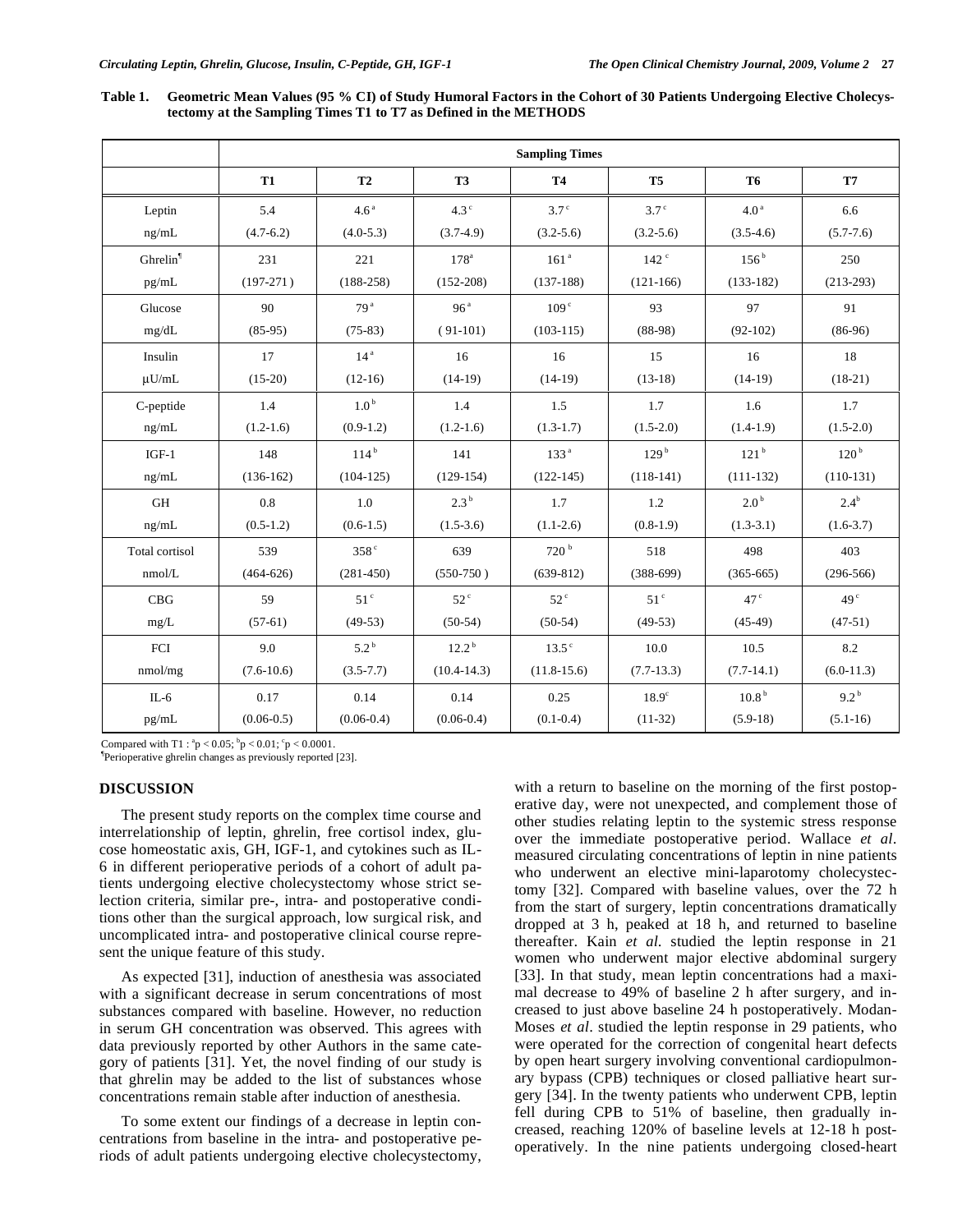surgery, leptin levels displayed a pattern resembling that encountered after CPB.

 In view of the above findings, the leptin response observed during surgical stress has been interpreted as an appropriate adaption to an acute stress to help maintain homeostasis [35]. Indeed, adaption to starvation or caloric restriction may be the primary physiologic need for which leptin (as well as ghrelin) evolved as a peripheral regulator of energy balance [18, 36]. Thus, a role for leptin in preventing obesity might have less evolutionary importance. During mammalian evolution, the threat of starvation far outweighed that of obesity, so there was probably stronger selection for the ability to respond to being underweight than for the ability to respond to being overweight [36].

 Most conditions of acute stress are accompanied by starvation or at least a degree of protein malnutrition [37-40]. As with ghrelin [23], falling leptin concentrations may be an appropriate process secondary to a metabolic stress such as nutritional deprivation. In humans, chronic undernutrition (marasmus and kwashiorkor) and acute dietary restriction (fasting) induce a clear-cut reduction of serum IGF-1 associated with increased GH levels [41], suggestive of a nutritionally acquired lack of GH action or GH resistance [13]. As such, the neuroendocrine profile observed in the present study was very similar to that generally observed in acute dietary restriction [7]. It included a clear-cut decrease in CBG (a liver-derived plasma protein) (Table **1**), and IGF-1, coupled with elevated circulating levels of GH.

 Despite their similar biphasic response to acute perioperative stress, a novel finding of this study was the observation that the adaptive responses exhibited by ghrelin and leptin during the well defined surgical injury of cholecystectomy, were independent of one another. These observations raise important questions about the interrelationship between ghrelin and leptin. In plasma, reciprocal relationships exist between ghrelin and leptin [15]. In rats, fasting augments the pulsatile secretion of ghrelin, and diminishes leptin secretion [42]. It was predicted that in the absence of ghrelin, leptin and insulin levels would not be affected by feeding and fasting. However, identical changes in plasma insulin and leptin levels induced by feeding and fasting of wild-type mice were also observed in *ghrelin*  $\rightarrow$  and *Ghsr* mice [43,44]. Hence,the secretion of leptin and insulin in response to changes in energy balance is not dependent upon either ghrelin or its receptor. The opposing effects of ghrelin and leptin on appetite are not explained by ghrelin regulation of leptin secretion, but may involve mutual antagonism at the functional level [15].

 A component of the response to surgical injury is the neuroendocrine stimulation of the HPA axis. As expected, FCI increased throughout surgery, suggesting a temporal inverse relationship between the marked decreases in leptin or ghrelin concentrations and the marked elevations of FCI throughout surgery. However, we were unable to observe a statistically significant reciprocal association between leptin and FCI at any of the pertinent sample periods. Previous studies [32-34] have shown an inverse relationship between leptin and cortisol, suggesting that an initial cortisol surge triggers an initial decrease in leptin concentrations, and that this increase in cortisol in turn promotes a rise in circulating leptin. A general note must be taken regarding the type and method of data analysis used in these studies. When analyzing data from such studies, it is essential to adjust the associations to exclude the potential confounding effects of age, gender, weight, body mass index, and other factors such as exogenous administration of glucocorticoids, or determination of total cortisol concentrations as the only parameter to evaluate adrenal function. The controversy surrounding the issue is further highlighted by Torpy and colleagues[45], who questioned whether the reported effects of glucorticoids on leptin levels may not be a physiologic phenomenon, but rather a pharmacologic one, occurring only with high doses of synthetic glucorticoids [45].

 We also were unable to observe a statistically significant reciprocal association between ghrelin and FCI at any of the pertinent sample periods. We therefore confirm previous reports showing no relation between daily ghrelin and cortisol (either in total amount by area under curve or secretion patterns) [46].

 The major fuel source in the normal human is glucose. Leptin regulates glucose homeostasis through the central nervous system ,adipose tissue, pancreas, liver, and muscle [47]; ghrelin may antagonize leptin in specific cells present in each of these target organs [15]. A prominent feature of the response to injury is hyperglycemia. Studies in patients undergoing cholecystectomy demonstrate a small increase in hepatic glucose production with markedly decreased peripheral utilization [10]. The linear relationship between blood glucose and insulin levels existing prior to surgery was absent afterwards [10]. A major mediator is epinephrine; infusion into postabsorptive normal subjects results almost immediately in enhanced gluconeogenesis, and reduced peripheral tissue uptake of glucose [48]. Similar but delayed effects are seen with cortisol infusion [49]. Epinephrine inhibits insulin secretion, whereas cortisol does not inhibit insulin release and thus does not result in severe hyperglycemia. Thus it is not surprising that in our clinical setting a prominent feature of the intraoperative response was a significant increase of baseline glucose values which showed no correlation with serum total cortisol concentrations and, more importantly, with FCI. Keeping in mind the above background, the observation of apparently normal insulin concentrations throughout the study period was also not unexpected. This finding was confirmed by the similar pattern of C–peptide. In this study, we chose to measure both insulin and C-peptide because endogenous insulin secretion is assessed best by measurement of C-peptide, which is cosecreted with insulin in a one-to-one molar ratio but unlike insulin experiences little first pass clearance by the liver [50]. As such, in our cohort of patients who underwent elective cholecystectomy and had an uncomplicated clinical course, both insulin and C-peptide remained stable, within reference intervals, through the entire study period. Although supraphysiologic insulin levels can suppress ghrelin levels and, conversely, cause a modest increase in leptin secretion [13,51], in our controlled environment circulating insulin at physiologic levels did not appear to be either leptin or ghrelin regulatory factor candidate. Moreover, in our selective environment we were unable to observe any correlation of glucose with leptin as well as with ghrelin concentrations. Similar observations have been reported by others[13,15, 51- 53].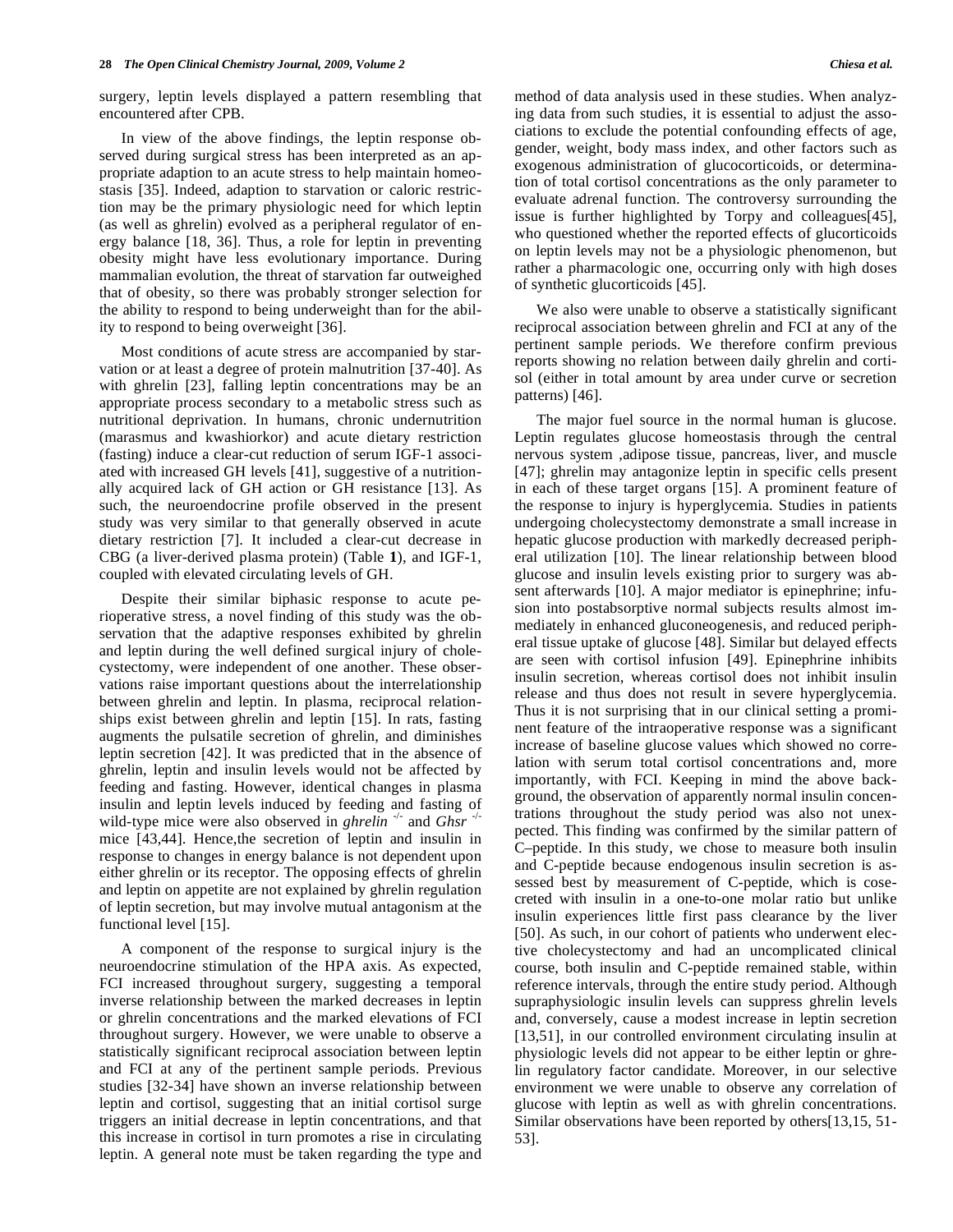The systemic stress response is also mediated by inflammatory mediators originating from the surgical wound. Of these mediators IL-6 appears to be the major regulator of this response and,as has been shown previously [54,55], serum levels of IL-6 are proportional to the severity of tissue. IL-6 has a crucial role in the induction and control of the acutephase protein response. In the present study, serum IL-6 changes showed similar kinetics in both groups (data not shown), peaking in the immediate postoperative period (T5), and remaining increased on the morning of the first postoperative day. The findings were not unexpected [55]. The observation of significantly higher values of IL-6 in the laparotomy group suggests that the acute-phase response after open surgery is more intense than after laparoscopy cholecystectomy, which in turn indicates less surgical injury following laparoscopic approach, whereas a host of other parameters shift to variably similar extents in the two patient subgroups. This is in line with previous observations that the differences in biochemical responses to OC versus LC essentially are limited to acute-phase reactions [56]. Targarona *et al*. found no differences in concentrations of glucose, insulin, glucagons, GH, serum total cortisol, adrenocorticotropic hormone, and prolactin between patients undergoing cholecystectomy by LC and those by OC [56]. However, the acute-phase response component (including IL-6 changes)was less intense after LC compared to OC [56].

 In summary, this study documents that one of the adaptive mechanisms associated with surgical stress is a fall in serum leptin and ghrelin. Some factor triggered during the systemic stress response to surgical injury is responsible for the observed phenomena, although it remains unknown but appears to be neither GH nor cortisol nor glucose homeostatic axis nor the type and severity of surgical procedure.

## **REFERENCES**

- [1] Cahill, G.F. Starvation in man. *N. Engl. J. Med.*, **1970**, *12*, 668- 675.
- [2] Chrousos, G.P. The hypothalamic-pituitary adrenal axis and immune mediated inflammation. *N. Engl. J. Med.*, **1995**, *332*, 1351- 1362.
- [3] Noel, G.L.; Suh, H.K.; Stone, S.J.G.; Frantz, A.E. Human prolactin and growth hormone release during surgery and other conditions of stress. *J. Clin. Endocrinol. Metab.*, **1972**, *35*, 840-851.
- [4] Ross, R.; Miell, J.; Freeman, E.; Jones, J.; Matthews, D.; Preece, M.; Buchanan, C. Critically ill patients have high basal growth hormone levels with attenuated oscillatory activity associated with low levels of insulin-like growth factor-1. *Clin. Endocrinol.*, **1991**, *35*, 47-54.
- [5] Mesotten, D.; Vanhorebeek, I.; Van den Berghe, G. The altered adrenal axis and treatment with glucocorticoids during critical illness. *Nat. Clin. Pract. Endocrinol. Metab.*, **2008***, 4*, 496-505.
- [6] Luque, R.M.; Park, S.; Kineman, R.D. Severity of the catabolic condition differentially modulates hypothalamic expression of growth hormone-releasing hormone in the fasted mouse: potential role of neuropeptide Y and corticotrophin-releasing hormone. *Endocrinology*, **2007**, *148*, 300-309.
- [7] Van den Berghe, G.; de Zegher, F.; Bouillon, R. Acute and prolonged critical illness as different neuroendocrine paradigms. *J. Clin. Endocrinol. Metab.*, **1998**, *83*, 1827-1834.
- [8] Van den Berghe, G. The neuroendocrine response to stress is a dynamic process. *Best Pract. Res. Clin. Endocrinol. Metab.*, **2001**,*15*, 405-419.
- [9] Desborough, J.P. The stress response to trauma and surgery. *Br. J. Anaesth.*, **2000**, *85*, 109-117.
- [10] Weissman, C. The metabolic response to stress: an overview and update. *Anesthesiology*, **1990**, *73*, 308- 327.
- [11] Burton, D.; Nicholson, G.; Hall, G. Endocrine and metabolic response to surgery. *Contin. Edu*c. *Anaesth. Crit. Care Pain*, **2004**, *4*, 144-147.
- [12] Osorio, A.; Vara-Thorbeck, R.; Rosell, J.; Osorio, C.; Ortega, E.; Ruiz-Requena, E. Dehydroepiandrosterone sulfate and growth axis hormones in patients after surgery. *World J. Surg.*, **2002**, *26*, 1079- 1082.
- [13] Meier, U.; Gressner, A.M. Endocrine regulation of energy metabolism: review of pathobiochemical and clinical chemical aspects of leptin, ghrelin, adinopectin, and resistin. *Clin. Chem.*, **2004**, *50*, 1511-1525.
- [14] Wu, J.T.; Kral, J.G. Ghrelin: integrative neuroendocrine peptide in health and disease. *Ann. Surg*., **2004**, *239*, 464-474.
- [15] Sun,Y.; Asnicar, M.; Smith, R.G. Central and peripheral roles of ghrelin on glucose homeostasis. *Neuroendocrinology*, **2007**, *86*, 215-228.
- [16] Luque, R.M.; Huang, Z.H.; Shah,B.; Mazzone,T.; Kineman, R.D. Effects of leptin replacement on hypothalamic-pituitary growth hormone axis function and circulating ghrelin levels in *ob/ob* mice. *Am. J. Physiol. Endocrinol. Metab.*, **2007**, *292*, E891-E899.
- [17] Farooqi, I. S.; O'Rahilly, S. Leptin: a pivotal regulator of human energy homeostasis. *Am. J.Clin. Nutr*., **2009**, *89*(Suppl.), 980S-984S.
- [18] Kolaczynski, J.W.; Considine, R.V.; Ohannesian, J.; Marco, C.; Opentanova, I.; Nyce, M.R.; Myint, M.; Caro, J.F. Responses of leptin to short-term fasting and refeeding in humans: a link with ketogenesis but not ketones themselves. *Diabetes*, **1996**, *45*, 1511- 1515.
- [19] Kojima, M.; Hosoda, H.; Date, Y.; Nakazato, M.; Matsuo, H.; Kangawa, K. Ghrelin is a growth- hormone-releasing acylated peptide from stomach. *Nature*, **1999**, *402*, 656-660.
- [20] Hellstrom, P.M. Faces of ghrelin-research for the 21st century. *Neurogastroenterol. Motil.,* **2009**, *21*, 2-5.
- [21] Van del Lely, A.J. Ghrelin and new metabolic frontiers. *Horm. Res.,* **2009**, *71*(Suppl. 1), 129-133.
- [22] DeBoer, M.D. Emergence of ghrelin as a treatment for cachexia syndromes. *Nutrition*, **2008**, *24*, 806-814.
- [23] Chiesa, C.; Osborn, J.F.; Pacifico, L.; Tellan, G.; Strappini, P.M.; Fazio, R.; Delogu, G. Circulating ghrelin in patients undergoing elective cholecystectomy. *Clin. Chem.*, **2005**, *51*, 1258-1261.
- [24] Shiiya, T.; Nakazato, M.; Minuta, M.; Date, Y.; Mondal, M.S.; Tanaka, M.; Nozoe, S.I.; Hosoda, H.; Kangawa, K.; Matsukura, S. Plasma ghrelin levels in lean and obese humans and the effect of glucose on ghrelin secretion. *J. Clin. Endocrinol. Metab.*, **2002**, *87*, 240-244.
- [25] Bonte, H.A.; van den Hoven, R.J.; van der Sluijs, V.G.; Vermes, I. The use of free cortisol index for laboratory assessment of pituitary-adrenal function. *Clin. Chem. Lab. Med.*, **1999**, *37*, 127-132.
- [26] Dhillo, W.S.; Kong, W.M.; le Roux, C.W.; Alaghband-Zadeh, J.; Jones, J.; Carter, G. ; Mendoza, N.; Meeran, K.; O'Shea, D. Cortisol-binding globulin is important in the interpretation of dynamic tests of the hypothalamic-pituitary-adrenal axis. *Eur. J. Endocrinol*., **2002**, *146*, 231-235.
- [27] Pugeat, M.; Bonneton, A.; Perrot, D.; Rocle-Nicolas, B.; Lejeune, H.; Grenot, C.; Dechaud, H.; Brebant, C.; Motin, J.; Cuilleron, C.Y. Decreased immunoreactivity and binding activity of corticosteroidbinding globulin in serum in septic shock. *Clin. Chem.*, **1989**, *35*, 1675-1679.
- [28] Hammond, G.L.; Smith, C.L.; Paterson, N.A.; Sibbald, W.J. A role for corticosteroid-binding globulin in delivery of cortisol to activated neutrophils. *J. Clin. Endocrinol. Metab.*, **1990**, *71*, 34-39.
- [29] le Roux, C.W.; Sivakumaran, S.; Alaghband-Zadeh, J.; Dhillo, W.; Kong, W.M.; Wheeler, M.J. Free cortisol index as a surrogate marker for serum free cortisol. *Ann. Clin. Biochem.*, **2002**, *39* (Pt4), 406-408.
- [30] le Roux, C.W.; Chapman, G.A.; Kong, W.M.; Dhillo, W.S.; Jones, J.; Alaghband-Zadeh, J. Free cortisol index is better than serum total cortisol in determining hypothalamic-pituitary-adrenal status in patients undergoing surgery. *J. Clin. Endocrinol. Metab.*, **2003**, *88*, 2045-2048.
- [31] Giesecke, K.; Hamberger, B.; Jarnberg, P.O.; Klingstedt, C.; Persson, B. High- and low-dose fentanyl anaesthesia: hormonal and metabolic responses during cholecystectomy. *Br. J.Anaesth.*, **1988**, *61*, 575-582.